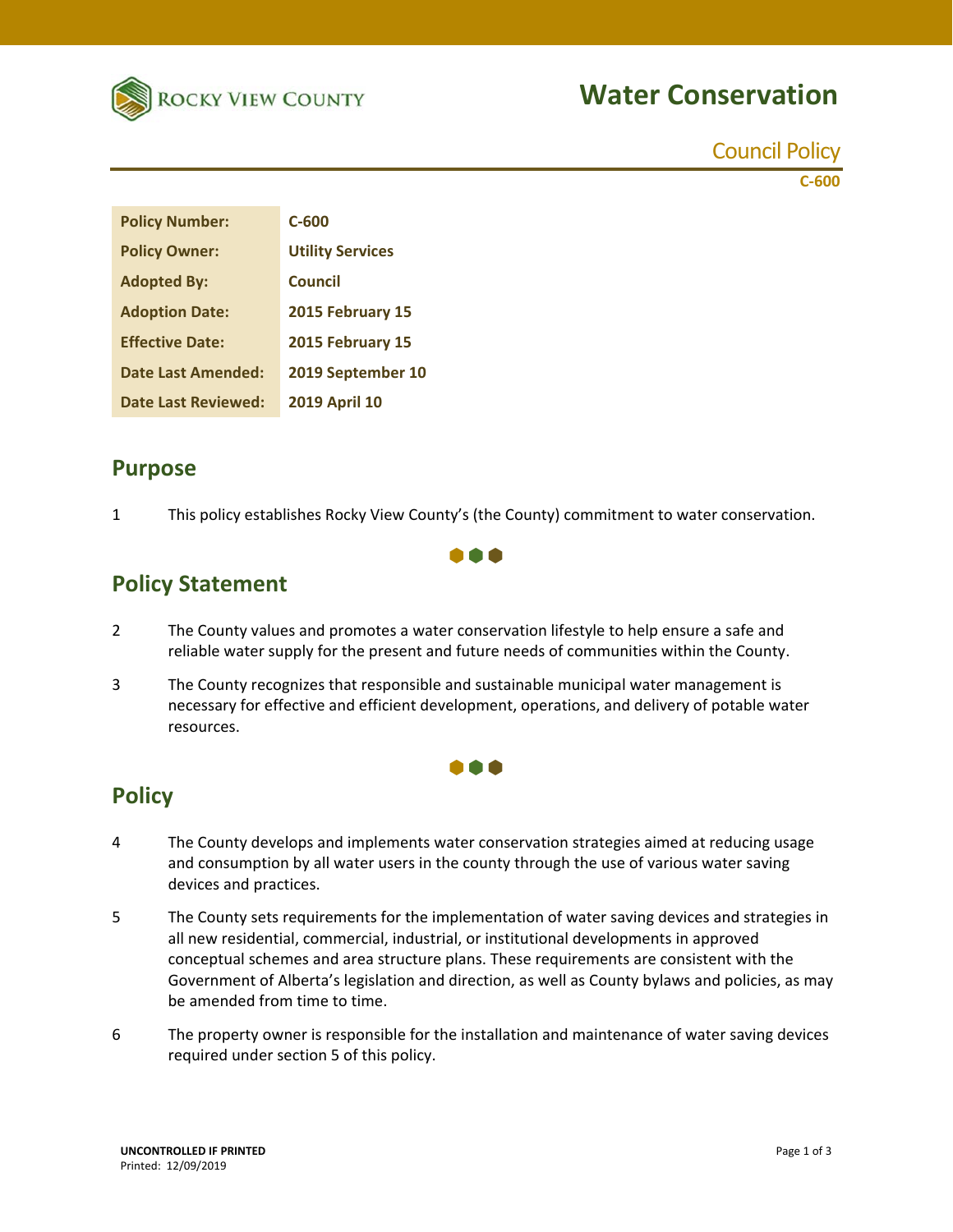

# **Water Conservation**

#### Council Policy

**C‐600**

- 7 The County promotes and encourages:
	- (1) the practice of water conservation and installation of water saving devices by those systems not under County control; and
	- (2) the retrofitting of existing homes, businesses, and institutions to include water saving devices.

 $\bullet \bullet \bullet$ 

| <b>References</b>                     |                                                                                                                                                                                |
|---------------------------------------|--------------------------------------------------------------------------------------------------------------------------------------------------------------------------------|
| <b>Legal Authorities</b>              | N/A<br>٠                                                                                                                                                                       |
| Related Plans, Bylaws, Policies, etc. | Rocky View County Bylaw C-7662-2017, Water/Wastewater<br>٠<br><b>Utilities Bylaw</b><br>Rocky View County policy C-415, Domestic Potable Water<br>٠<br><b>System Servicing</b> |
| <b>Related Procedures</b>             | N/A                                                                                                                                                                            |
| Other                                 | N/A<br>٠                                                                                                                                                                       |
|                                       |                                                                                                                                                                                |

. . .

 $\bullet \bullet \bullet$ 

## **Policy History**

Amendment Date(s) – Amendment Description Review Date(s) – Review Outcome Description new policy standards

- 2019 September 10 Amended by Council to current County policy standards
- 2019 April 10 Requires minor amendments to update to

#### **Definitions**

- 8 In this policy:
	- (1) "County" means Rocky View County;
	- (2) "Rocky View County" means Rocky View County as a municipal corporation and the geographical area within its jurisdictional boundaries, as the context requires;
	- (3) "water conservation" means a general overall view of water management that leads to environmental and economic improvements for a community; and